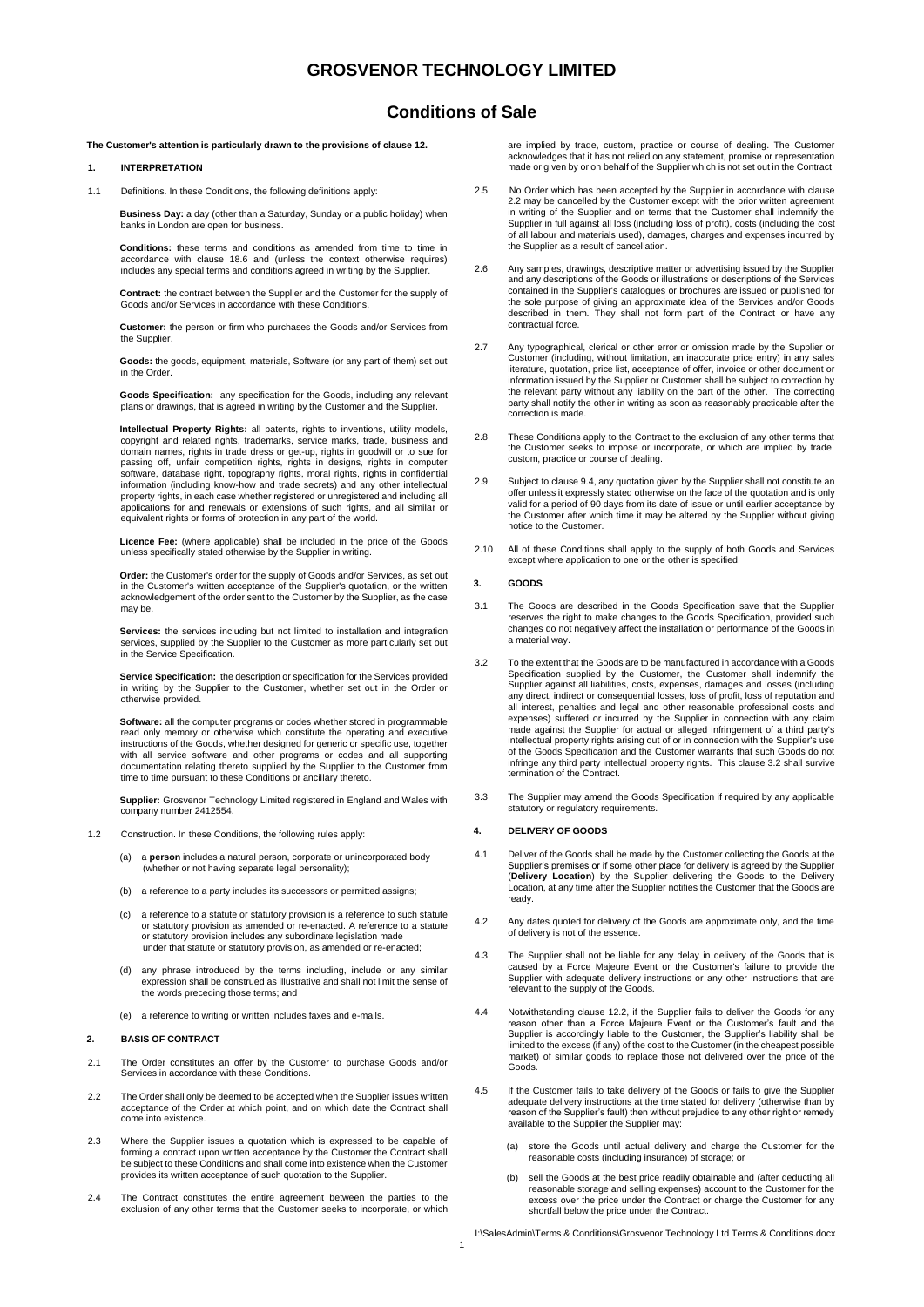## **Conditions of Sale**

# **5. QUALITY OF GOODS**

- 5.1 Subject to clause 5.2, the Supplier warrants that on delivery, and for a period of 12 months from the date of delivery (Warranty Period), the Goods shall
	- (a) conform in all material respects with the Goods Specification;
	- (b) be free from material defects in design, material and workmanship;
	- (c) be of satisfactory quality (within the meaning of the Sale of Goods Act 1979); and
	- (d) be fit for any purpose held out by the Supplier.
- 5.2 Subject to clause 5.3, if:
	- (a) the Customer gives notice in writing during the Warranty Period within a reasonable time of discovery that some or all of the Goods do not comply with the warranty set out in clause 5.1;
	- (b) the Supplier is given a reasonable opportunity of examining such Goods; and
	- (c) the Customer (if asked to do so by the Supplier) returns such Goods to the Supplier's place of business at the Customer's cost.
	- (d) the Supplier shall, at its option, repair or replace the defective Goods, or refund the price of the defective Goods in full.
- 5.3 The Supplier shall not be liable for the Goods' failure to comply with the warranty in clause 5.1 if:
	- (a) the Customer makes any further use of such Goods after giving a notice in accordance with clause 5.2;
	- (b) the defect arises because the Customer failed to follow the Supplier's oral or written instructions as to the storage, installation, commissioning, use or maintenance of the Goods or (if there are none) good trade practice;
	- (c) the defect arises as a result of the Supplier following any drawing, design or Goods Specification supplied by the Customer;
	- (d) the Customer alters or repairs or permits any other person to alter or repair such Goods without the written consent of the Supplier;
	- (e) the defect arises as a result of fair wear and tear, wilful damage, negligence, or abnormal working conditions;
	- (f) the Goods have not been paid for in full (in cash or cleared funds);
	- (g) the Goods differ from the Goods Specification as a result of changes made to ensure they comply with applicable statutory or regulatory standards.
- 5.4 If a defect has arisen because the Customer failed to follow the Supplier's oral or written instructions as to the storage, installation, commissioning, use or maintenance of the Goods or (if there are none) good trade practice, any repair work carried out by the Supplier shall be chargeable at the Supplier's current rates and shall include all materials. The Supplier shall be entitled to charge a call out fee.
- 5.5 Except as provided in this clause 5, the Supplier shall have no liability to the Customer in respect of the Goods' failure to comply with the warranty set out in clause 5.1.
- 5.6 The terms of these Conditions shall apply to any repaired or replacement Goods supplied by the Supplier under clause 5.2.

### **6. TITLE AND RISK**

- 6.1 The risk in the Goods shall pass to the Customer on completion of delivery at the Delivery Location or if the Goods are to be collected by the Customer from the Supplier's premises, at the time the Supplier notifies the Customer that the Goods are ready for collection.
- 6.2 Title to the Goods shall not pass to the Customer until the Supplier has received payment in full (in cash or cleared funds) for the Goods.
- 6.3 Until title to the Goods has passed to the Customer, the Customer shall:
	- (a) hold the Goods on a fiduciary basis as the Supplier's bailee;
	- (b) store the Goods separately from all other goods held by the Customer so that they remain readily identifiable as the Supplier's property;
	- (c) not remove, deface or obscure any identifying mark or packaging on or relating to the Goods;
	- (d) maintain the Goods in satisfactory condition and keep them insured against all risks for their full price on the Supplier's behalf from the date of delivery;
	- (e) notify the Supplier immediately if it becomes subject to any of the events listed in clause 13.1(b) to clause 13.1(l); and

(f) give the Supplier such information relating to the Goods as the Supplier hay require from time to time,

but the Customer may resell or use the Goods in the ordinary course of its business subject to clause 16.4.

- 6.4 If before title to the Goods passes to the Customer the Customer becomes subject to any of the events listed in clause 13.1(b) to clause 13.1(l), or the Supplier reasonably believes that any such event is about to happen and notifies the Customer accordingly, then, provided the Goods have not been resold, or irrevocably incorporated into another product, and without limiting any other right or remedy the Supplier may have, the Supplier may at any time require the Customer to deliver up the Goods and, if the Customer fails to do so promptly, enter any premises of the Customer or of any third party where the Goods are stored in order to recover them.
- 6.5 The Customer shall not be entitled to pledge or in any way charge by way of security for any indebtedness any of the Goods which remain the property of the Supplier but if the Customer does so all moneys owing by the Customer to the Supplier shall (without prejudice to any other right or remedy of the Supplier) forthwith become due and payable.

#### **7. SUPPLY OF SERVICES**

- 7.1 The Supplier shall provide the Services to the Customer in accordance with the Service Specification in all material respects.
- 7.2 The Supplier shall use all reasonable endeavours to meet any performance dates for the Services specified in the Order, but any such dates shall be estimates only and time shall not be of the essence for the performance of the Services.
- 7.3 The Supplier shall have the right to make any changes to the Services which are necessary to comply with any applicable law or safety requirement, or which do not materially affect the nature or quality of the Services, and the Supplier shall notify the Customer in any such event.
- 7.4 The Supplier warrants to the Customer that the Services will be provided using reasonable care and skill.

### **8. CUSTOMER'S OBLIGATIONS**

- 8.1 The Customer shall:
	- (a) ensure that the terms of the Order and (if submitted by the Customer) the Goods Specification are complete and accurate;
	- (b) co-operate with the Supplier in all matters relating to the Goods and/or Services;
	- (c) provide the Supplier, its employees, agents, consultants and subcontractors, with access to the Customer's premises, office accommodation and other facilities as reasonably required by the Supplier to provide the Goods and/or Services;
	- (d) provide the Supplier with such information and materials as the Supplier may reasonably require to supply the Goods and/or Services, and ensure that such information is accurate in all material respects;
	- (e) prepare the Customer's premises for the supply of the Goods and/or Services;
	- (f) obtain and maintain all necessary licences, permissions and consents which may be required for the Goods and/or Services before the date on which the Goods are delivered or the Services are due to start;
	- (g) keep and maintain all materials, equipment, documents and other property of the Supplier (**Supplier Materials**) at the Customer's premises in safe custody at its own risk, maintain the Supplier Materials in good condition until returned to the Supplier, and not dispose of or use the Supplier Materials other than in accordance with the Supplier's written instructions or authorisation.
- 8.2 If the Supplier's performance of any of its obligations in respect of the Goods and/or Services is prevented or delayed by any act or omission by the Customer or failure by the Customer to perform any relevant obligation (**Customer Default**):
	- (a) the Supplier shall without limiting its other rights or remedies have the right to suspend performance of the Services until the Customer remedies the Customer Default, and to rely on the Customer Default to relieve it from the performance of any of its obligations to the extent the Customer Default prevents or delays the Supplier's performance of any of its obligations;
	- (b) the Supplier shall not be liable for any costs or losses sustained or incurred by the Customer arising directly or indirectly from the Supplier's failure or delay to perform any of its obligations as set out in this clause 8.2; and
	- (c) the Customer shall reimburse the Supplier on written demand for any costs or losses sustained or incurred by the Supplier arising directly or indirectly from the Customer Default.

### **9. CHARGES AND PAYMENT**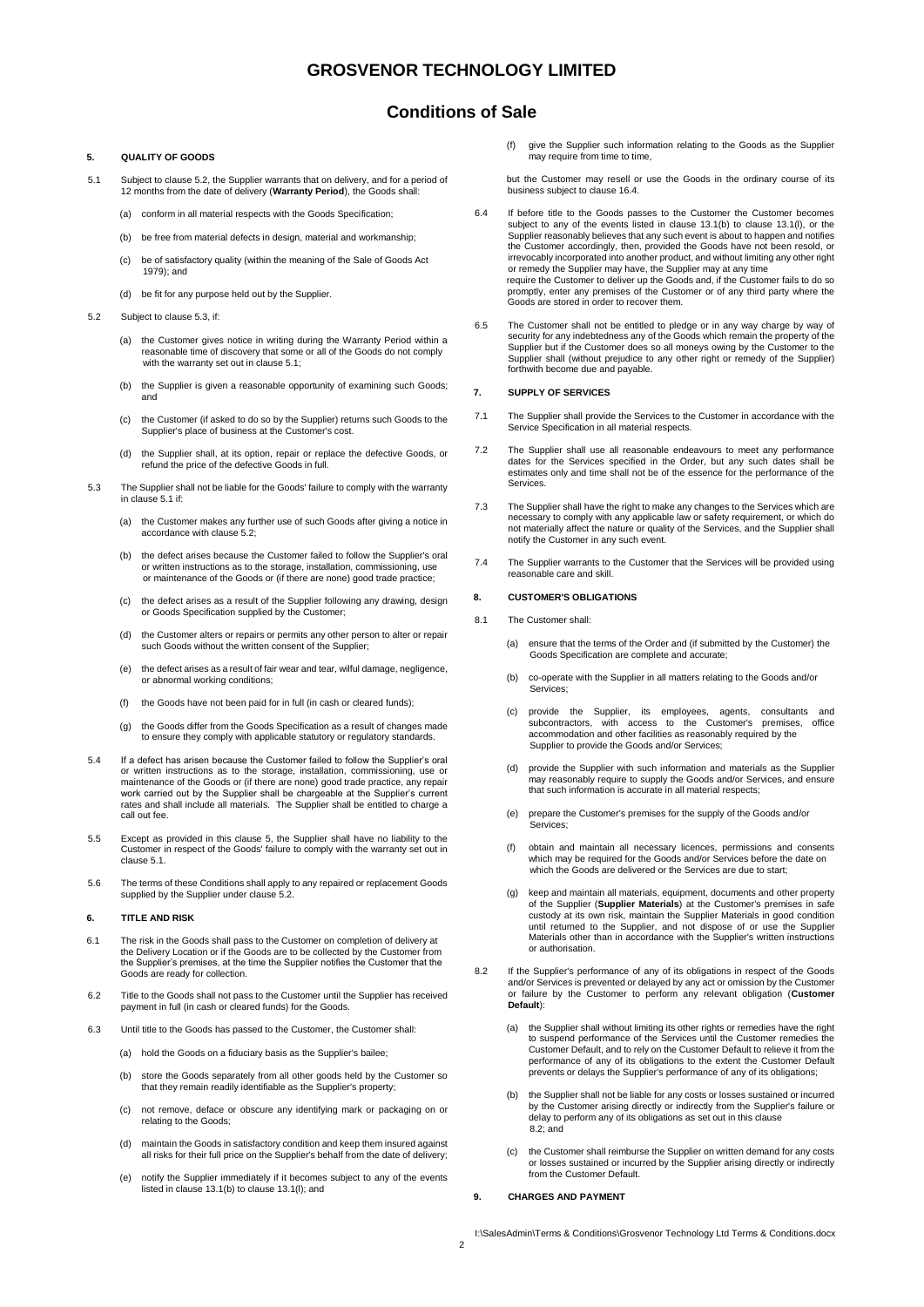## **Conditions of Sale**

- 9.1 The price for Goods shall be the price set out in the Order or, if no price is quoted, the price set out in the Supplier's published price list as at the date of delivery.
- 9.2 The charges for Services shall be the price set out in the Order
- 9.3 Subject to clause 9.4, where Goods are supplied for export from the United Kingdom the Supplier's published export price list shall apply.
- 9.4 The Supplier reserves the right to increase the price of the Goods, by giving notice to the Customer at any time before delivery, to reflect any increase in the cost of the Goods to the Supplier that is due to:
	- (i) any factor beyond the control of the Supplier (including foreign exchange fluctuations, increases in taxes and duties, and increases in labour, materials and other manufacturing costs);
	- any request by the Customer to change the delivery date(s), quantities or types of Goods ordered, or the Goods Specification; or
	- (iii) any delay caused by any instructions of the Customer in respect of the Goods or failure of the Customer to give the Supplier adequate or accurate information or instructions in respect of the Goods.
- 9.5 Except as otherwise stated under the terms of any quotation, Order or in any price list of the Supplier and unless agreed in writing between the Customer and Supplier, all prices are given by the Supplier on an ex works basis and where the Supplier agrees to deliver the Goods otherwise than at the Supplier's premises the Customer shall be liable to pay the Supplier's charges for transport, packaging and insurance.
- 9.6 In respect of Goods, the Supplier shall invoice the Customer on or at any time after completion of delivery unless the Goods are to be collected by the Customer or the Customer wrongfully fails to take delivery of the Goods, in which event the Supplier shall be entitled to invoice the Customer at any time after the Supplier has notified the Customer that the Goods are ready for collection or (as the case may be) the Supplier has tendered delivery of the Goods. In respect of Services, the Supplier shall invoice the Customer monthly in arrears.
- 9.7 The Customer shall pay each invoice submitted by the Supplier:
	- (a) within 30 days of the date of the invoice; and
	- (b) in full and in cleared funds to a bank account nominated in writing by the Supplier, and

time for payment shall be of the essence of the Contract.

- 9.8 If the Goods comprise or are intended to comprise part of a system (**System**) which is to be or has been supplied by any other party than the Supplier and/or the Goods are integrated into the System by any other party than the Supplier, the Customer shall not be entitled to withhold payment of all or part of the price of the Goods as a result of any failure or non-performance of the System unless prior to delivery the Supplier has confirmed in writing its approval of the System and of the use of the Goods in the System and (where applicable) the Supplier has integrated the Goods into the System.
- 9.9 All amounts payable by the Customer under the Contract are exclusive of amounts in respect of value added tax chargeable from time to time (**VAT**). Where any taxable supply for VAT purposes is made under the Contract by the Supplier to the Customer, the Customer shall, on receipt of a valid VAT invoice from the Supplier, pay to the Supplier such additional amounts in respect of VAT as are chargeable on the supply of the Services or Goods at the same time as payment is due for the supply of the Services or Goods.
- 9.10 Without limiting any other right or remedy of the Supplier, if the Customer fails to make any payment due to the Supplier under the Contract by the due date for payment (**Due Date**), the Supplier shall have the right to charge interest on the overdue amount at the rate of 2 per cent per annum above the then current Barclays Bank plc's base rate accruing on a daily basis from the Due Date until the date of actual payment of the overdue amount, whether before or after judgment, and compounding quarterly.
- 9.11 The Customer shall pay all amounts due under the Contract in full without any deduction or withholding except as required by law and the Customer shall not be entitled to assert any credit, set-off or counterclaim against the Supplier in order to justify withholding payment of any such amount in whole or in part. The Supplier may, without limiting its other rights or remedies, set off any amount owing to it by the Customer against any amount payable by the Supplier to the Customer.

## **10. INTELLECTUAL PROPERTY RIGHTS**

- 10.1 All Intellectual Property Rights in or arising out of or in connection with the Services shall be owned by the Supplier.
- 10.2 The Customer acknowledges that, in respect of any third party Intellectual Property Rights in the Services, the Customer's use of any such Intellectual Property Rights is conditional on the Supplier obtaining a written licence from the relevant licensor on such terms as will entitle the Supplier to license such rights to the Customer.
- 10.3 All Supplier Materials are the exclusive property of the Supplier.
- **11. CONFIDENTIALITY**

A party (**Receiving Party**) shall keep in strict confidence all technical or commercial know-how, specifications, inventions, processes or initiatives which are of a confidential nature and have been disclosed to the Receiving Party by the other party (**Disclosing Party**), its employees, agents or subcontractors, and any other confidential information concerning the Disclosing Party's business or its products or its services which the Receiving Party may obtain. The Receiving Party shall restrict disclosure of such confidential information to such of its employees, agents or subcontractors as need to know it for the purpose of discharging the Receiving Party's obligations under the Contract, and shall ensure that such employees, agents or subcontractors are subject to obligations of confidentiality corresponding to those which bind the Receiving Party. This clause 11 shall survive termination of the Contract.

#### **12. LIMITATION OF LIABILITY: THE CUSTOMER'S ATTENTION IS PARTICULARLY DRAWN TO THIS CLAUSE**

- 12.1 Nothing in these Conditions shall limit or exclude the Supplier's liability for:
	- (a) death or personal injury caused by its negligence, or the negligence of its employees, agents or subcontractors;
	- (b) fraud or fraudulent misrepresentation;
	- (c) breach of the terms implied by section 2 of the Supply of Goods and Services Act 1982 (title and quiet possession);
	- (d) breach of the terms implied by section 12 of the Sale of Goods Act 1979 (title and quiet possession); or
	- (e) defective products under the Consumer Protection Act 1987.

12.2 Subject to clause 12.1:

- (a) the Supplier shall under no circumstances whatever be liable to the Customer, whether in contract, tort (including negligence), breach of statutory duty, or otherwise, for any loss of profit, or any indirect or consequential loss arising under or in connection with the Contract; and
- (b) the Supplier's total liability to the Customer in respect of all other losses arising under or in connection with the Contract, whether in contract, tort (including negligence), breach of statutory duty, or otherwise, shall in no circumstances exceed the amount paid to the Supplier by the Customer under the terms of the Contract.
- 12.3 The Supplier's responsibility for design is limited to its proprietary products. The Supplier will offer advice, if requested to do so by the Customer, about the application of its products to the Customer but the suitability of all applications and products as regards any applicable legislation is the sole responsibility of the Customer and the Supplier shall have no liability whatsoever in relation thereto.
- 12.4 The terms implied by sections 13 to 15 of the Sale of Goods Act 1979 and the terms implied by sections 3 to 5 of the Supply of Goods and Services Act 1982 are, to the fullest extent permitted by law, excluded from the **Contract**
- 12.5 This clause 12 shall survive termination of the Contract.

### **13. TERMINATION**

- 13.1 Without limiting its other rights or remedies, each party may terminate the Contract with immediate effect by giving written notice to the other party if:
	- (a) the other party commits a material breach of its obligations under this Contract and (if such breach is remediable) fails to remedy that breach within 14 days after receipt of notice in writing of the breach;
	- (b) the other party suspends, or threatens to suspend, payment of its debts or is unable to pay its debts as they fall due or admits inability to pay its debts or (being a company) is deemed unable to pay its debts within the meaning of section 123 of the Insolvency Act 1986 or (being an individual) is deemed either unable to pay its debts or as having no reasonable prospect of so doing, in either case, within the meaning of section 268 of the Insolvency Act 1986 or (being a partnership) has any partner to whom any of the foregoing apply;
	- (c) the other party commences negotiations with all or any class of its creditors with a view to rescheduling any of its debts, or makes a proposal for or enters into any compromise or arrangement with its creditors other than (where a company) for the sole purpose of a scheme for a solvent amalgamation of that other party with one or more other companies or the solvent reconstruction of that other party;
	- (d) a petition is filed, a notice is given, a resolution is passed, or an order is made, for or in connection with the winding up of the other party (being a company) other than for the sole purpose of a scheme for a solvent amalgamation of the other party with one or more other companies or the solvent reconstruction of that other party;
	- (e) the other party (being an individual) is the subject of a bankruptcy petition or order;
	- (f) a creditor or encumbrancer of the other party attaches or takes possession of, or a distress, execution, sequestration or other such process is levied or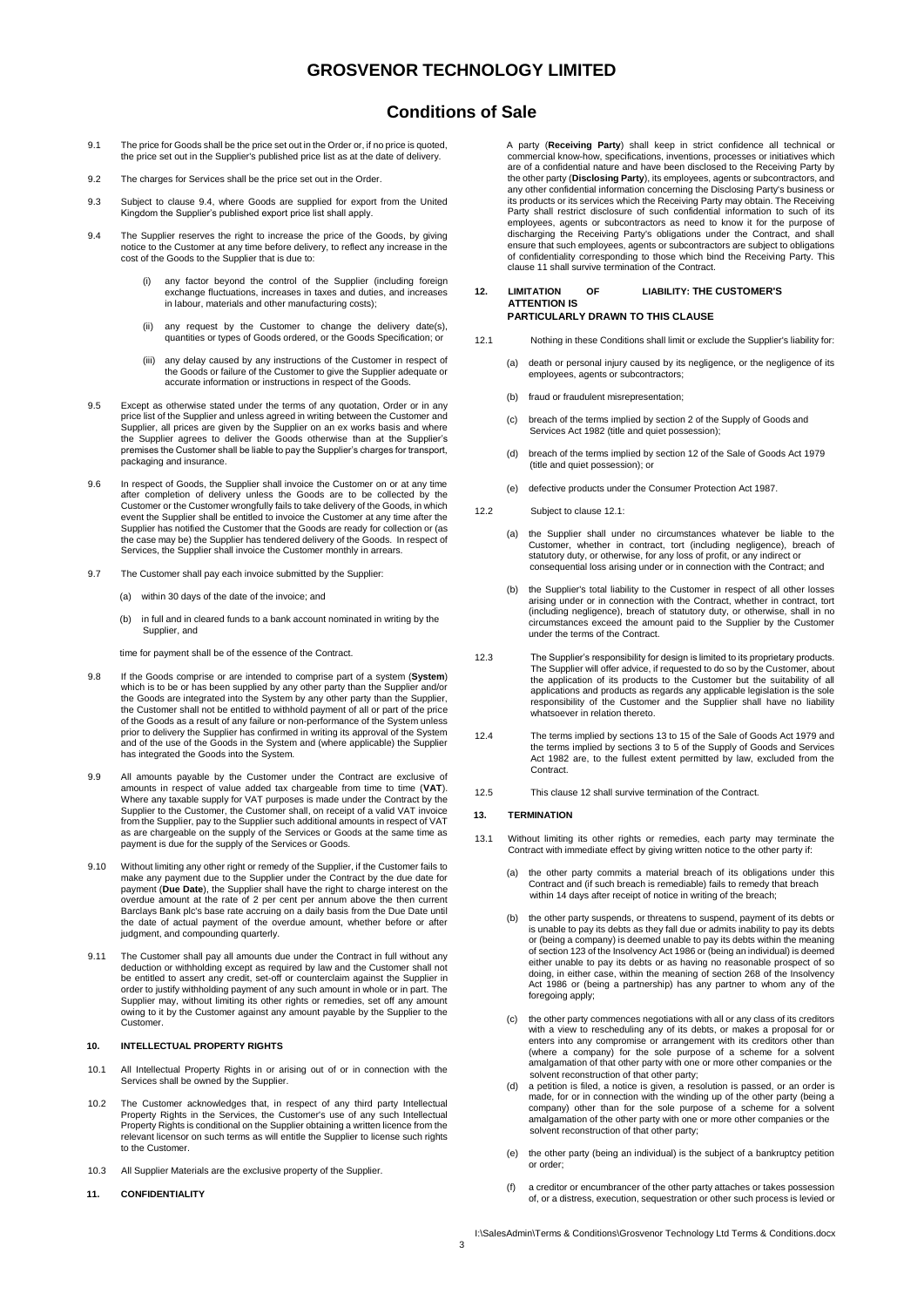## **Conditions of Sale**

enforced on or sued against, the whole or any part of its assets and such attachment or process is not discharged within 14 days;

- (g) an application is made to court, or an order is made, for the appointment of an administrator or if a notice of intention to appoint an administrator is given or if an administrator is appointed over the other party (being a company);
- (h) a floating charge holder over the assets of the other party (being a company) has become entitled to appoint or has appointed an administrative receiver;
- (i) a person becomes entitled to appoint a receiver over the assets of the other party or a receiver is appointed over the assets of the other party;
- (j) any event occurs, or proceeding is taken, with respect to the other party in any jurisdiction to which it is subject that has an effect equivalent or similar to any of the events mentioned in clause 13.1(b) to clause 13.1(i) (inclusive);
- (k) the other party suspends, threatens to suspend, ceases or threatens to cease to carry on, all or substantially the whole of its business; or
- (l) the other party (being an individual) dies or, by reason of illness or incapacity (whether mental or physical), is incapable of managing his own affairs or becomes a patient under any mental health legislation.
- 13.2 Without limiting its other rights or remedies, the Supplier may terminate the Contract:
	- (a) by giving the Customer a months' written notice;
	- (b) with immediate effect by giving written notice to the Customer if the Customer fails to pay any amount due under this Contract on the due date for payment.
- 13.3 The Customer may terminate the Contract by giving the Supplier not less than a months' written notice.
- 13.4 Without limiting its other rights or remedies, the Supplier shall have the right to suspend the supply of Services or all further deliveries of Goods under the Contract or any other contract between the Customer and the Supplier if:
	- (a) the Customer fails to make pay any amount due under this Contract on the due date for payment; or
	- (b) the Customer becomes subject to any of the events listed in clause 13.1(b) to clause 13.1(l), or the Supplier reasonably believes that the Customer is about to become subject to any of them.

### **14. CONSEQUENCES OF TERMINATION**

- On termination of the Contract for any reason:
- the Customer shall immediately pay to the Supplier all of the Supplier's outstanding unpaid invoices and interest and, in respect of Services supplied but for which no invoice has yet been submitted, the Supplier shall submit an invoice, which shall be payable by the Customer immediately on receipt;
- (b) the Customer shall return all of the Supplier Materials and Goods which have not been fully paid for. If the Customer fails to do so, then the Supplier may enter the Customer's premises and take possession of them. Until they have been returned, the Customer shall be solely responsible for their safe keeping and will not use them for any purpose not connected with this Contract;
- (c) the accrued rights and remedies of the parties as at termination shall not be affected, including the right to claim damages in respect of any breach of the Contract which existed at or before the date of termination or expiry; and
- (d) clauses which expressly or by implication have effect after termination shall continue in full force and effect.

## **15. FORCE MAJEURE**

- 15.1 For the purposes of this Contract, **Force Majeure Event** means an event beyond the reasonable control of the Supplier including but not limited to strikes, lockouts or other industrial disputes (whether involving the workforce of the party or any other party), failure of a utility service or transport network, act of God, war, riot, civil commotion, malicious damage, compliance with any law or governmental order, rule, regulation or direction, accident, breakdown of plant or machinery, fire, flood, storm or default of suppliers or subcontractors.
- 15.2 The Supplier shall not be liable to the Customer as a result of any delay or failure to perform its obligations under this Contract as a result of a Force Majeure Event.
- 15.3 If the Force Majeure Event prevents the Supplier from providing any of the Services and/or Goods for more than four weeks, the Supplier shall, without limiting its other rights or remedies, have the right to terminate this Contract immediately by giving written notice to the Customer.

### **16. EXPORT TERMS**

- 16.1 In these Conditions "Incoterms" means the international rules for the interpretation of trade terms of the International Chamber of Commerce as in force at the date when the Contract is made. Unless the context otherw requires any term or expression which is defined in or given a particular meaning by the provisions of Incoterms shall have the same meaning in these Conditions but if there is any conflict between the provisions of Incoterms and these Conditions the latter shall prevail.
- 16.2 Where the Goods are supplied for export from the United Kingdom the provisions of this clause 16 shall (subject to any special terms agreed in writing between the Customer and the Supplier) apply notwithstanding any other provisions of these Conditions.
- 16.3 The Customer shall be responsible for complying with any legislation or regulations governing the importation of the Goods into the country of destination and for the payment of any duties thereon.
- 16.4 Unless otherwise agreed in writing between the Customer and the Supplier, the Goods shall be delivered FCA the air or sea port of shipment and the Supplier shall be under no obligation to give notice under section 32(3) of the Sale of Goods Act 1979.
- 16.5 The Customer shall be responsible for arranging for testing and inspection of the Goods at the Supplier's premises before shipment. The Supplier shall have no liability for any claim in respect of any defect in the Goods which would be apparent on inspection and which is made after shipment or in respect of any damage during transit.
- 16.6 Payment of all amounts due to the Supplier shall be made by irrevocable letter of credit opened by the Customer in favour of the Supplier, or if the Supplier has agreed in writing on or before acceptance of the Customer's order to waive this requirement, by acceptance by the Customer and delivery to the Supplier of a bill of exchange drawn on the Customer payable 60 days after sight to the order of the Supplier at such branch of Barclays Bank in England as may be specified in the bill of exchange.

### **17. SOFTWARE LICENCE**

- 17.1 The Supplier hereby agrees to grant to the Customer upon payment of the Licence Fee (which is included in the price for the Goods unless otherwise specifically stated by Supplier in writing) a non-exclusive and non-transferable licence to use the Software in connection with the Goods or any other equipment supplied by the Supplier to the Customer by way of improvement repair or replacement of the Goods or otherwise.
- 17.2 Save as provided herein the Customer shall not disclose transfer or otherwise make available the Software to any third party nor per-permit any third party to use or have access thereto, and the Customer shall not duplicate modify or amend any of the Software or any part thereof save with the prior written consent of the Supplier.
- 17.3 Title to ownership of and all proprietary rights in the Software and all copies thereof shall at all times remain vested in the Supplier.
- 17.4 If the Customer wishes to resell any of the Goods the Customer shall ensure that the buyer of such Goods shall accept the obligations of the Customer contained in this Clause 16 as if such buyer was bound by these conditions and the Customer shall indemnify the Supplier against any loss or damage it may suffer by reason of such buyer not complying with such obligations (whether or not it has confirmed its acceptance of them).
- 17.5 Where the Software has not been licenced to the Customer in a one off Licence Fee and should the Contract be terminated for whatever reason or should any of the circumstances in clauses 13.1 (b) to (l) arise in respect of the Customer then the Supplier shall have the right to terminate or limit as it shall see fit the Software licence granted by virtue of clause 16.1 by giving 14 days' written notice to the Customer. In the event that the Software licence granted by virtue of clause 16.1 is terminated by the Supplier then the Customer shall at the expense of the Supplier (at the election of the Supplier) return all parts of the Goods in which the Software is stored or otherwise contained to the Supplier at such address in the United Kingdom as the Supplier may direct or destroy such parts of the Goods, and (in the latter case) certify in writing to the Supplier that such parts of the Goods have been effectively destroyed and are thus not capable of further use.

### **18. GENERAL**

#### 18.1 **Assignment and subcontracting.**

- (a) The Supplier may at any time assign, transfer, charge, subcontract or deal in any other manner with all or any of its rights under the Contract and may subcontract or delegate in any manner any or all of its obligations under the Contract to any third party.
- (b) The Customer shall not, without the prior written consent of the Supplier, assign, transfer, charge, subcontract or deal in any other manner with all or any of its rights or obligations under the Contract.

#### 18.2 **Notices.**

(a) Any notice or other communication required to be given to a party under or in connection with this Contract shall be in writing and shall be delivered to the other party personally or sent by prepaid first-class post, recorded delivery or by commercial courier, at its registered office (if a company) or